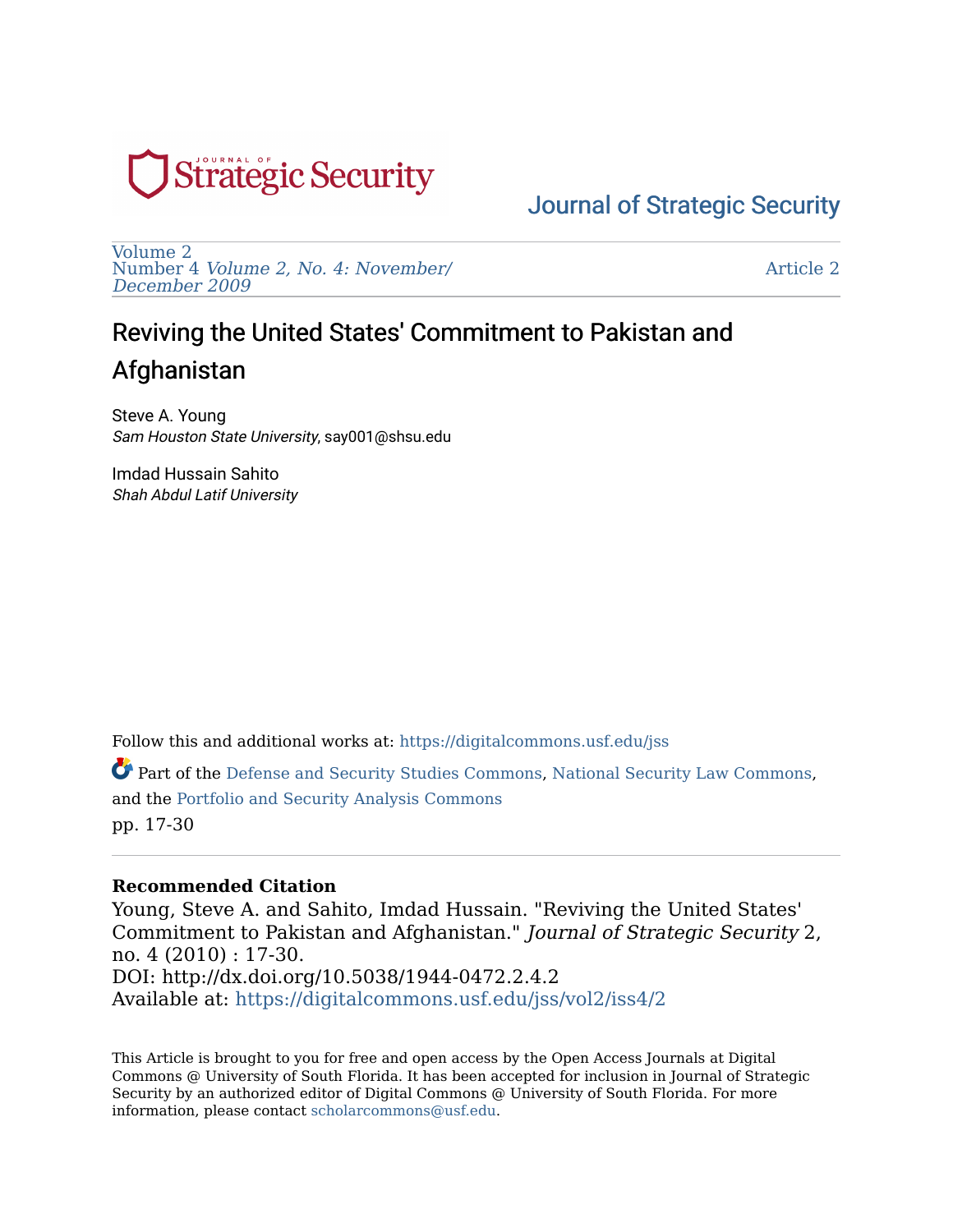#### **Abstract**

As President Obama is in the midst of deciding whether additional U.S.combat forces are needed in Afghanistan in addition to the 21,000 troops recently committed, he must realize that additional armed forces are only a stopgap measure in Afghanistan's downward spiral into an 'undergoverned' failed state. Similarly, as Pakistan's fragile and fractured civilian government continues to appease the Tehrik-i-Taliban Pakistan (TTP), an umbrella organization of Pakistani Pashtun tribesmen with Taliban cultural values led by Baitullah Mehsud and others, it comes closer to the concept of a "misgoverned" failed state, possessing a small arsenal of nuclear arms. The problem for the U.S. administration is that neither of these countries can be allowed to fall further into disrepair. At the same time each requires a different and unique approach to the threat of "Talibanization" that faces each country—the control of territory within each country by Islamic radicals seeking to impose their ultraconservative interpretation of shar'ia law onto the general populace. Generally acknowledged is the belief that what has tentatively worked in Iraq, that is, the additional U.S. troops and employment of former Sunni insurgents to help fight foreign fighters associated with al-Qaida, will not work in either Afghanistan or Pakistan. While a regional approach to the conflict in these two countries is warranted, Afghanistan and Pakistan are on two different economic, social, and political playing fields. Hence, there cannot be a one-size-fits-all solution for the two countries, especially one that draws on the Iraq playbook. In addition to its internal political problems, Pakistan also faces the issue of al-Qaida and Taliban training camps positioned in its literal back yard, the Federally Administered Tribal Areas (FATA or Tribal Areas). Resolution of the War on Terror cannot come to fruition without addressing the problems that exist in the Tribal Areas. This largely self-governed terrain has come under Taliban influence and serves as a safe haven for Taliban and foreign-fighter cross-border attacks into Afghanistan and, more recently, largescale attacks into Pakistan itself.

This article is available in Journal of Strategic Security: <https://digitalcommons.usf.edu/jss/vol2/iss4/2>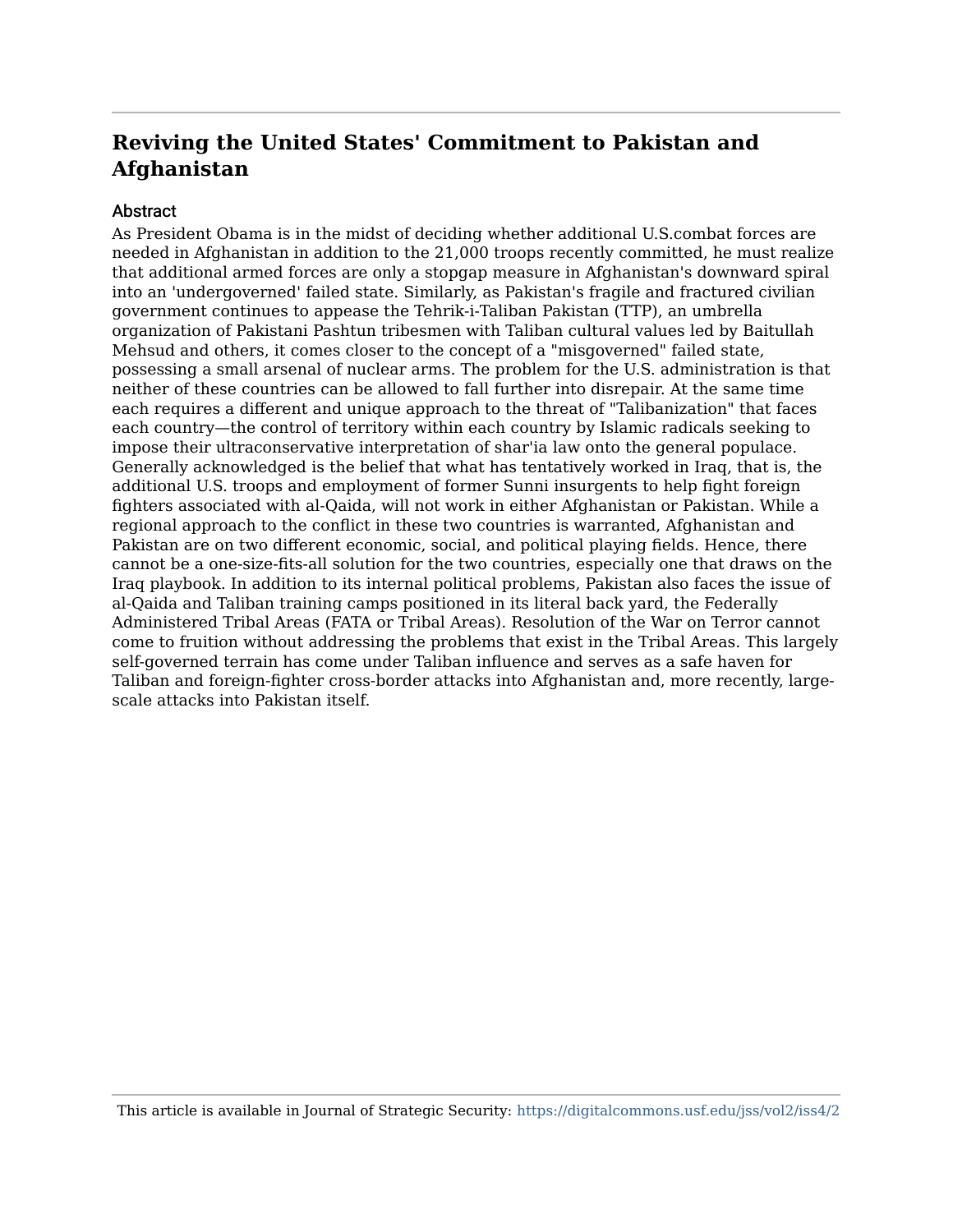**By Steve A. Young, Ph.D. and Imdad Hussain Sahito, Ph.D.**

## Introduction

As President Obama is in the midst of deciding whether additional U.S. combat forces are needed in Afghanistan in addition to the 21,000 troops recently committed,<sup>1</sup> he must realize that additional armed forces are only a stopgap measure in Afghanistan's downward spiral into an 'undergoverned' failed state. Similarly, as Pakistan's fragile and fractured civilian government continues to appease the *Tehrik-i-Taliban* Pakistan (TTP), an umbrella organization of Pakistani Pashtun tribesmen with Taliban cultural values led by Baitullah Mehsud and others, it comes closer to the concept of a "misgoverned" failed state, possessing a small arsenal of nuclear arms. The problem for the U.S. administration is that neither of these countries can be allowed to fall further into disrepair. At the same time each requires a different and unique approach to the threat of "Talibanization" that faces each country—the control of territory within each country by Islamic radicals seeking to impose their ultraconservative interpretation of shar'ia law onto the general populace.

Generally acknowledged is the belief that what has tentatively worked in Iraq, that is, the additional U.S. troops and employment of former Sunni insurgents to help fight foreign fighters associated with al-Qaida, will not work in either Afghanistan or Pakistan.<sup>2</sup> While a regional approach to the conflict in these two countries is warranted, Afghanistan and Pakistan are on two different economic, social, and political playing fields. Hence, there cannot be a one-size-fits-all solution for the two countries, especially one that draws on the Iraq playbook. In addition to its internal political problems, Pakistan also faces the issue of al-Qaida and Taliban training camps positioned in its literal back yard, the Federally Administered Tribal Areas (FATA or Tribal Areas). Resolution of the War on Terror cannot come to fruition without addressing the problems that exist in the Tribal Areas. This largely self-governed terrain has come under Taliban influence and serves as a safe haven for Taliban and foreign-fighter cross-border attacks into Afghanistan and, more recently, large-scale attacks into Pakistan itself.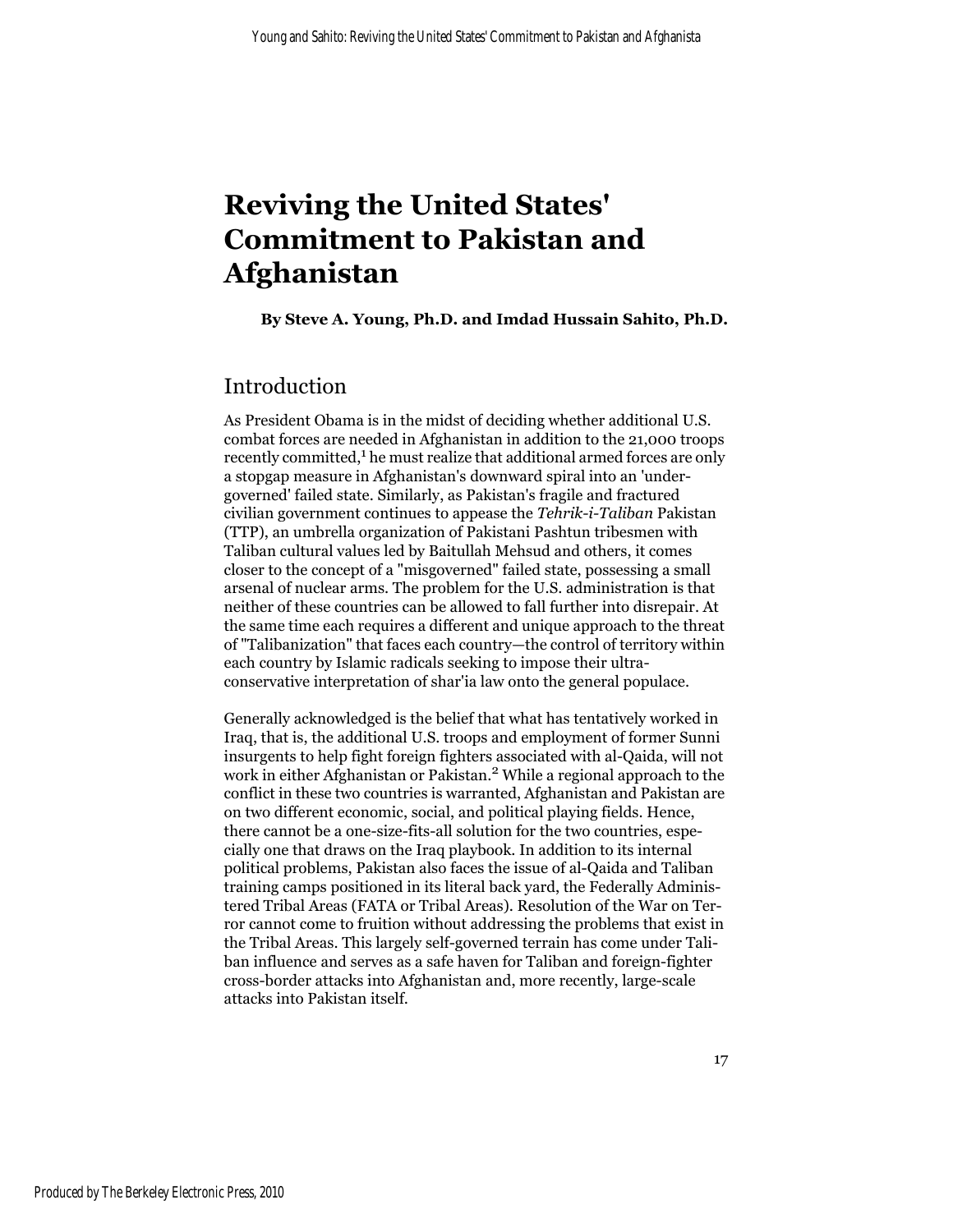## Afghanistan: An Exercise in Persistence?

Three issues stand out when one considers the political, economic, and social situation in today's Afghanistan:

- 1. Since 2005, the Taliban have increased the frequency and lethality of their insurgency.
- 2. It is the world's largest producer of both white and black/brown heroin.
- 3. Its current government is largely ineffective and corrupt.

These three factors should figure prominently as the U.S. administration's Pakistan policy evolves over the coming months.

In October 2001, the United States responded to the tragedy of September 11 by joining forces with the Northern Alliance militia to oust the Taliban from Afghanistan and take revenge upon the al-Qaida leadership. Our new ally's charismatic leader, Ahmad Shah Massoud, was assassinated two days before the September 11 attacks by suspected al-Qaida suicide bombers posing as journalists. In the wake of these events, small groups from the Central Intelligence Agency (CIA) and Special Operations Forces (SOF) persuaded remaining Northern Alliance leaders that the U.S. military was coming to help them take control of Afghanistan. The initial coordinated effort was eventually supported by U.S. air strikes. By the end of November 2001, the strategic northern city of Mazar-i-Sharif and the capital of Kabul were under the control of Northern Alliance forces, thus signaling the end of Taliban rule. Kandahar fell shortly thereafter in January 2002, setting up the final push to capture al-Qaida leader Usama bin Ladin at Tora Bora, a remote and geographically formidable region located in the mountains on the Pakistani border opposite the Pakistan city of Parachinar. After several failed attempts to locate and capture ibn Ladin, including Operation Anaconda, coupled with inactivity by American commander General Tommy Franks, there was no large U.S. troop presence at Tora Bora despite CIA requests, and ibn Ladin escaped with likely Pakistani assistance across the Afghan border.<sup>3</sup>

As a result of the conflict, the United States had relatively quickly pushed aside the Taliban and remaining foreign fighters, but not necessarily dismantled their residual fighting capability. Nevertheless, even after having missed the chance to capture ibn Ladin at Tora Bora, there at least now existed an opportunity for nation building. In the wake of the U.S.-supported Northern Alliance push, there were opportunities to speedily establish a working representative government and begin soft power pro-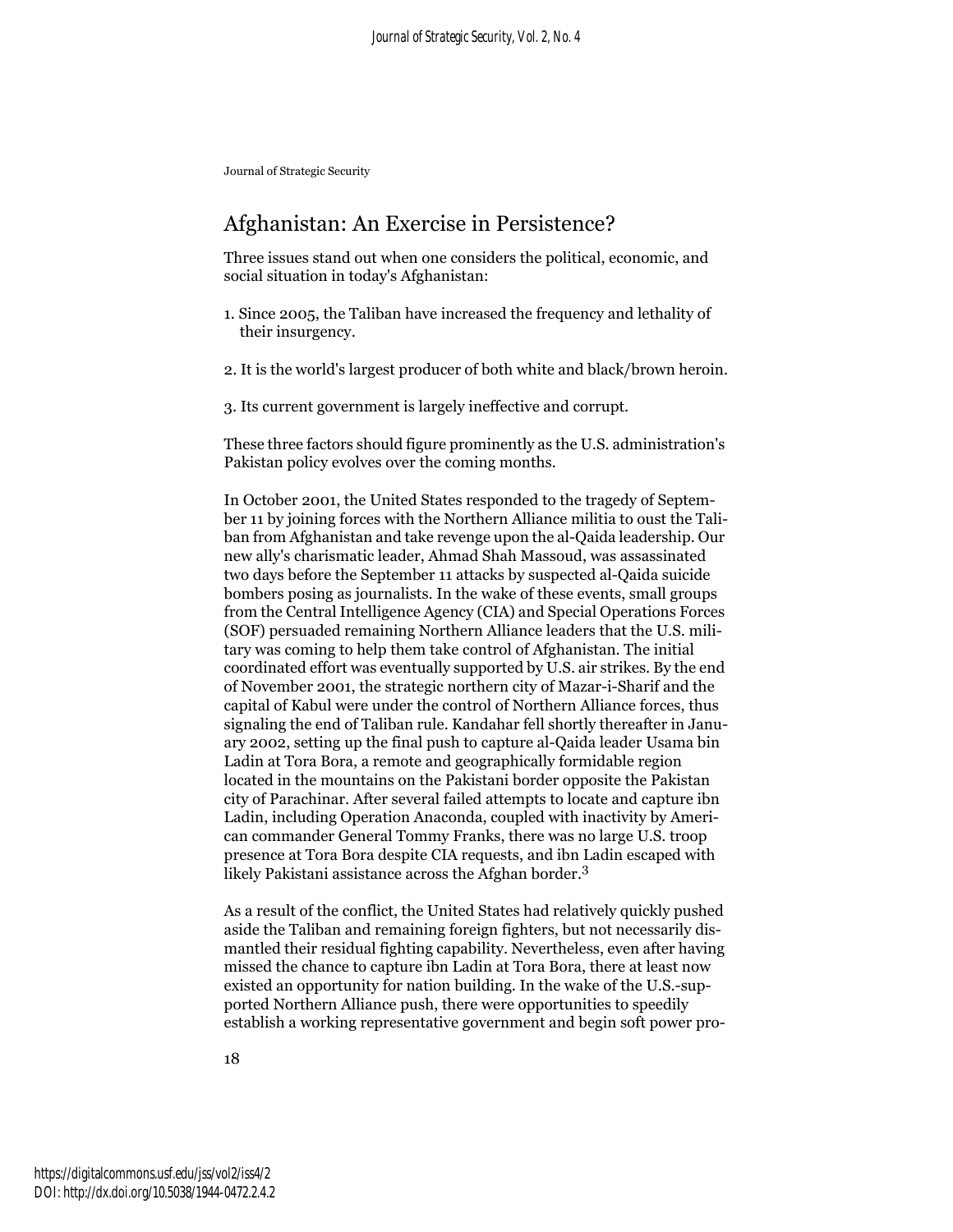grams to win local Afghan support even while continuing to employ force against the Taliban and al-Qaida remnants. Unfortunately for Afghanistan and the American publics, the military effort stalled and the heartsand-minds program was limited to a few well-meaning and modestly effective Provincial Reconstruction Teams. Meanwhile, the Bush administration turned its attention to Iraq and essentially abandoned the War on Terror in Afghanistan at a time when significant progress was seemingly attainable.

From the beginning of 2002 until approximately 2005 the security situation in Afghanistan remained relatively calm. But in the adjacent border area with Pakistan, the Taliban and what was left of the foreign-fighter contingent began to reconstitute themselves. Eventually, these forces started returning to their former strongholds in southern Afghanistan and employing insurgent tactics gleaned from former Iraqi fighters who had been displaced by U.S. pressure there.4 As a result, U.S. casualties in Afghanistan increased both in terms of quantity and lethality. Throughout the 2009 fighting season, the U.S. has remained poised to escalate its commitment of armed forces to correspond with anticipated increases in the number of U.S. casualties.

Efforts by Non-Governmental Organizations (NGO) and others to increase licit commerce in Afghanistan—chiefly by building paved roads has also led to increased illicit uses by narco-traffickers involved in moving raw opium to local laboratories for processing and the final product, heroin, to international markets. Over the past few years Afghanistan has become the world's largest producer of raw opium and processed heroin. Traditionally, the Golden Triangle of Southeast Asia, chiefly Myanmar, has been the world's primary source of heroin. However, poppy production has decreased there by 70 percent, according to Interpol.5 The reduced production capacity has been replaced by opium coming out of Afghanistan. In 2006, the United Nations estimated that Afghanistan had approximately one hundred and sixty-five hectares in poppy production yielding approximately six thousand metric tons of raw opium. If one assumes a ten-to-one ratio of raw opium to heroin product, then the yield of heroin was six hundred metric tons that year. In January 2008, the average price in Afghanistan for one kilogram of dry opium was US\$106. It is extremely difficult to quantify the amount of money derived from the drug trade going to Taliban and al-Qaida coffers; however, one estimate placed Taliban earnings in the US\$1 billion range over the last ten years.<sup>6</sup>

Afghanistan's president Hamid Karzai, head of a corrupt and mostly ineffective government, stood for reelection in August of 2009.7 The United States backed Hamid Karzai because he was among the few Afghan elite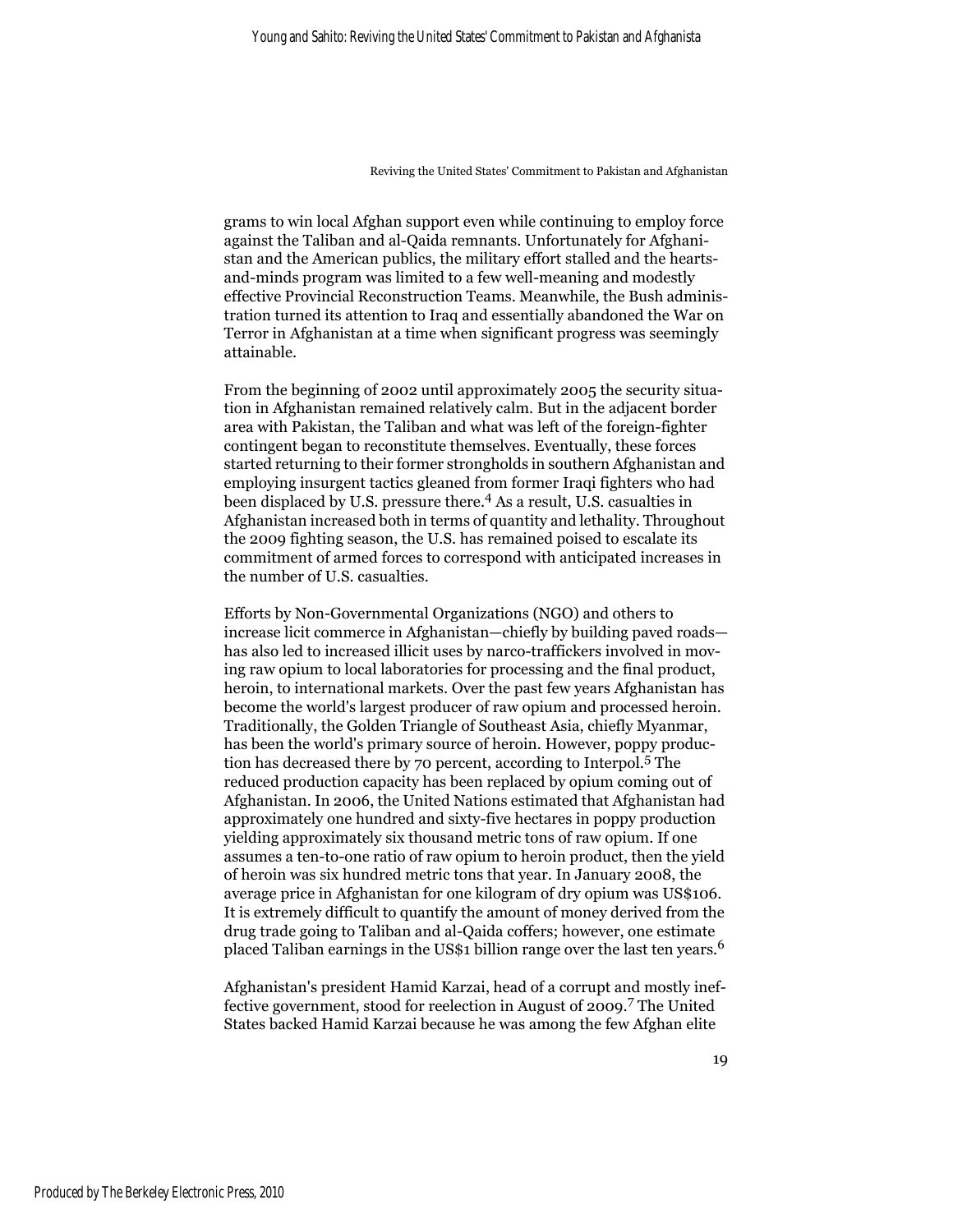that stayed behind in the 1979–1989 fight against the Soviet Union. While not an active fighter, Karzai was a significant fundraiser during the war and a political presence in southern Pakistan and Afghanistan afterwards. Moreover, his English language and political skills and his being ethnic Pashtun, the dominant ethnic group of the country, seemed a winning combination for the Afghan presidency. However, Karzai has proved to be ineffective when dealing with former warlords and even members of his own family regarding political corruption and involvement in the drug trade.

## The Situation in Pakistan

Pakistan's current problems stem from a series of mostly ineffective and/ or corrupt governments since it was founded in 1947. For more than a decade, the government has failed to control its borders in the FATA and to effectively respond to a homegrown Taliban insurgency.

After the creation of Pakistan, the government adopted policies toward the FATA inherited from British colonial rule. Special regulations under the traditional local system were adopted. Not only were people allowed to keep their weapons without any government licensing, but these areas proved to be centers of arms production, whence they were supplied illegally to the rest of the country and Afghanistan. Many hardened criminals from other parts of the country obtained refuge there because of the absence of Pakistani law. The FATA also served as a source of mujahideen during the 1979–1989 conflict with the USSR.

Pakistan's political history chronicles the actions of a series of military and civilian governments, none of which has been particularly effective in solving Pakistan's persistent political and economic problems. Pakistan's deep flaws in governance began almost as soon as its first leader, Muhammad Ali Jinnah, died, little more than a year after its independence. A series of military and civilian leaders followed, setting the stage for General Muhammad Zia-ul-Haq's military takeover of Zulfikar Ali Bhutto's government in July 1977.

An avowed Islamist, Zia began establishing Pakistani *madrassas* (Islamic religious schools that tend toward extremist ideology) built with Saudi Arabian funds and staffed by Saudi Imams preaching the very conservative Wahhabist brand of Islam. The number of Pakistani *madrassas* increased substantially during Zia's rule and formed the ideological and numerical basis for what was to become the Taliban, or "religious students" in the Arabic language. Following Zia's death in 1988, Ali Bhutto's

20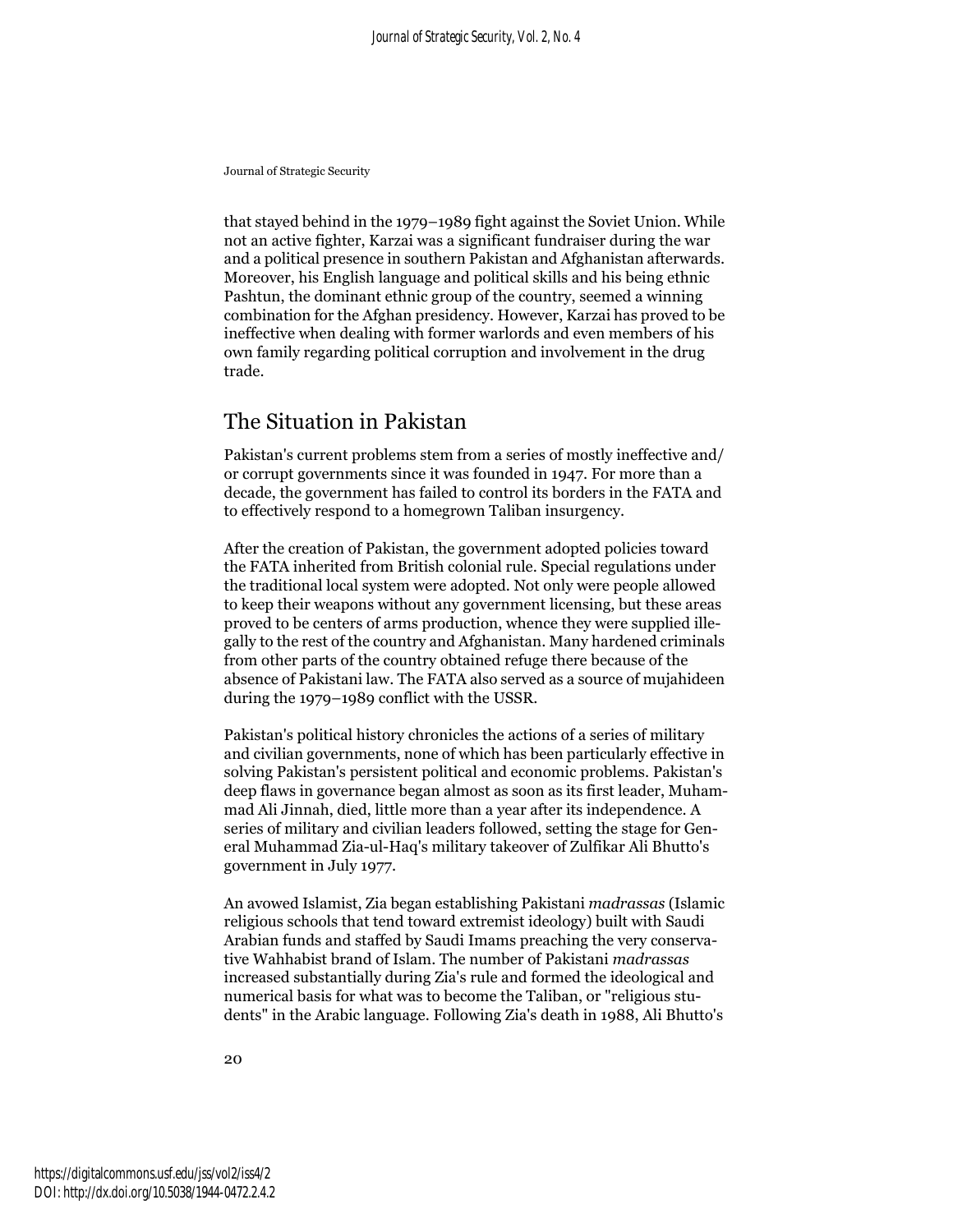daughter, Benazir Bhutto, and Nawaz Sharif alternately shared the prime minister's office until 1999, when Pervez Musharraf displaced Sharif by military coup.

Musharraf eventually assumed the presidency until August 2008, when he resigned under pressure from the new civilian government. Asif Ali Zardari, Musharraf's successor and widower of Benazir Bhutto, previously served two separate jail terms for corruption and accusations of murder. Musharraf's internal security policy was one of appeasement with the Pakistani Taliban as they extended their influence beyond the Tribal Areas into the Swat District of northern Pakistan. Such appeasement was the hallmark of the fractious state of control over Pakistan's domestic and international affairs. Moreover, radical Islamists have recently attempted to assert control over even more of Pakistan through violence, a situation that has raised concerns in the Obama administration about the security of Pakistan's nuclear arsenal.<sup>8</sup>

Sometimes it is difficult to assess where the real power lies in Pakistan as there are four potential power centers: the president, the prime minister, the chief of the army staff, and the Inter-Services Intelligence (ISI) chief. That the Afghan Taliban had been supported both in terms of finance and manpower by the Pakistani ISI since their inception had been rumored within U.S. intelligence circles for many years and only recently confirmed by media reporting.9 The ISI had always assumed that it could control the Taliban, but has since found out that the Afghan Taliban have their own agenda: to continue the fight against the United States in order to regain sovereign control of Afghanistan. The Pakistanis had assumed the view that the Taliban were a friendly alternative to an Indianinfluenced Afghanistan. However, since their ejection from Afghanistan, the Afghan Taliban and foreign fighters present in the Tribal Areas began radicalizing conservative Islamists in the Tribal Areas, especially in Southern Waziristan. The new Pakistani Taliban quickly spread into North Waziristan, then further northward through the Khyber Agency to its terminus in the Bajaur Agency.

The term "Talibanization" was first used to describe the Pakistani Taliban taking over or highly influencing the political and social structure of the Tribal Areas.10 Such takeovers have been facilitated by numerous Pakistani Government agreements with the Pakistani Taliban; an appeasement exercise that has yielded none of the peace elements promised by the Pakistani Taliban. This futile policy of appeasement culminated in December 2008, with the Pakistani Taliban takeover of the Swat Valley located in Swat District of Pakistan's North-West Frontier Province (NWFP). Girls now no longer attend school there and the District is sub-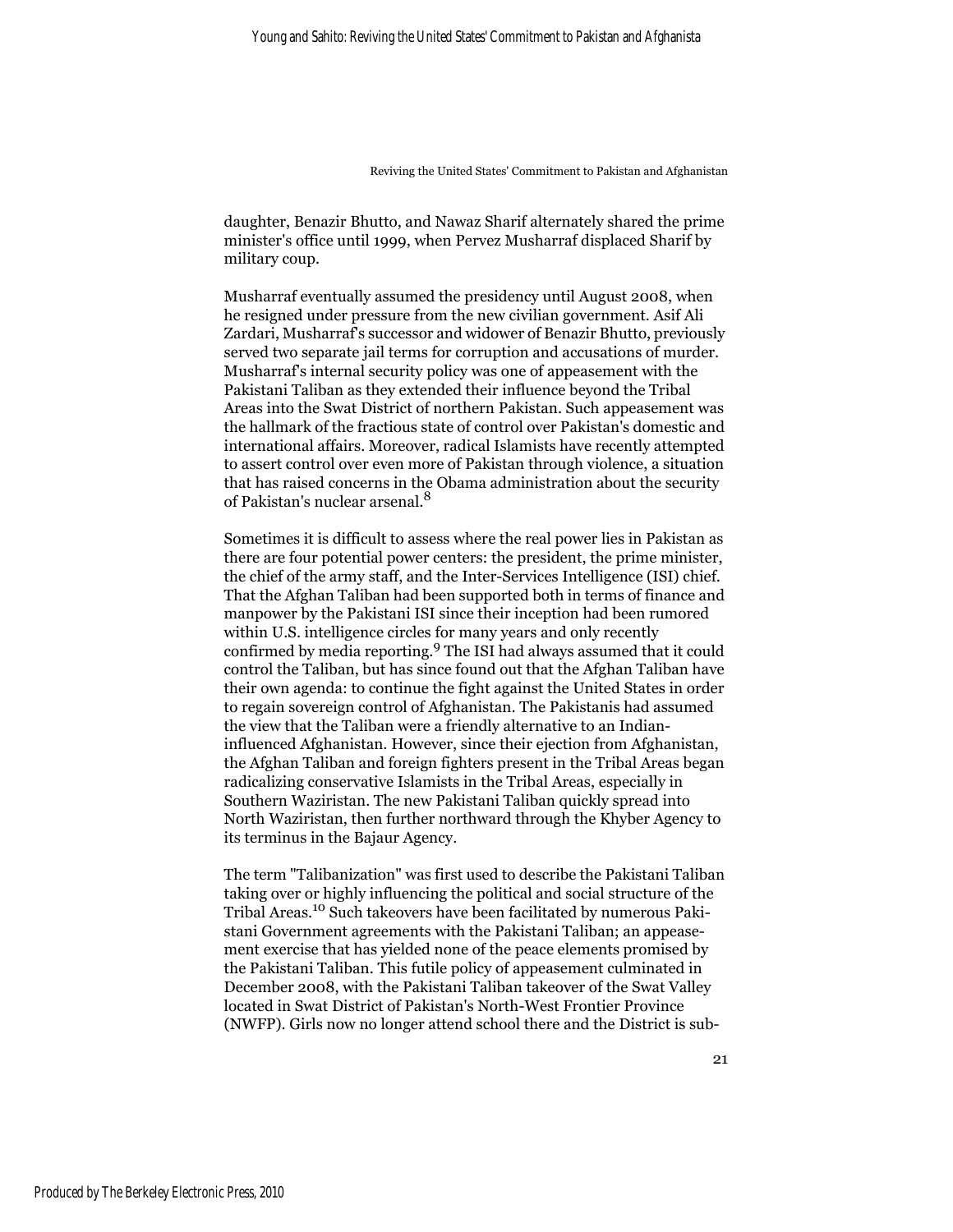ject to shar'ia law. The area under Taliban influence or direct control now extends throughout the Tribal Areas into northern Pakistan.

The Taliban have extended their attacks from the FATA to Pakistani major cities including Lahore. Moreover, the number of suicide attacks inside the country has become so common that people feel insecure to walk in the cities. Thousands of people have been killed and properties destroyed. The following table demonstrates the result of violence in Pakistan between 2003–2008.

| Year  | <b>Civilians</b> | <b>Army</b><br>personnel | <b>Terrorists</b> | <b>Total</b> |
|-------|------------------|--------------------------|-------------------|--------------|
| 2003  | 140              | 24                       | 25                | 189          |
| 2004  | 435              | 184                      | 244               | 863          |
| 2005  | 430              | 81                       | 137               | 648          |
| 2006  | 608              | 325                      | 538               | 1471         |
| 2007  | 1523             | 597                      | 1479              | 3599         |
| 2008  | 2155             | 654                      | 3906              | 6715         |
| Total | 5291             | 1865                     | 6329              | 13485        |

Annual fatalities from terrorist violence in Pakistan, 2003–2008

Source: Institute for Conflict Management (SATP)

Institute for Conflict Management (SATP) and Pakistan Assessment 2009, *http://www.satp.org/satporgtp/countries/pakistan/*.

One result of Pakistani military operations has been a humanitarian crisis not seen in recent years. According to the NWFP government, the number of Internally Displaced Persons (IDP) has exceeded three million. These people have migrated to various parts of the country and have severely stretched the capacity of the Pakistani Government to provide food and shelter for the refugees.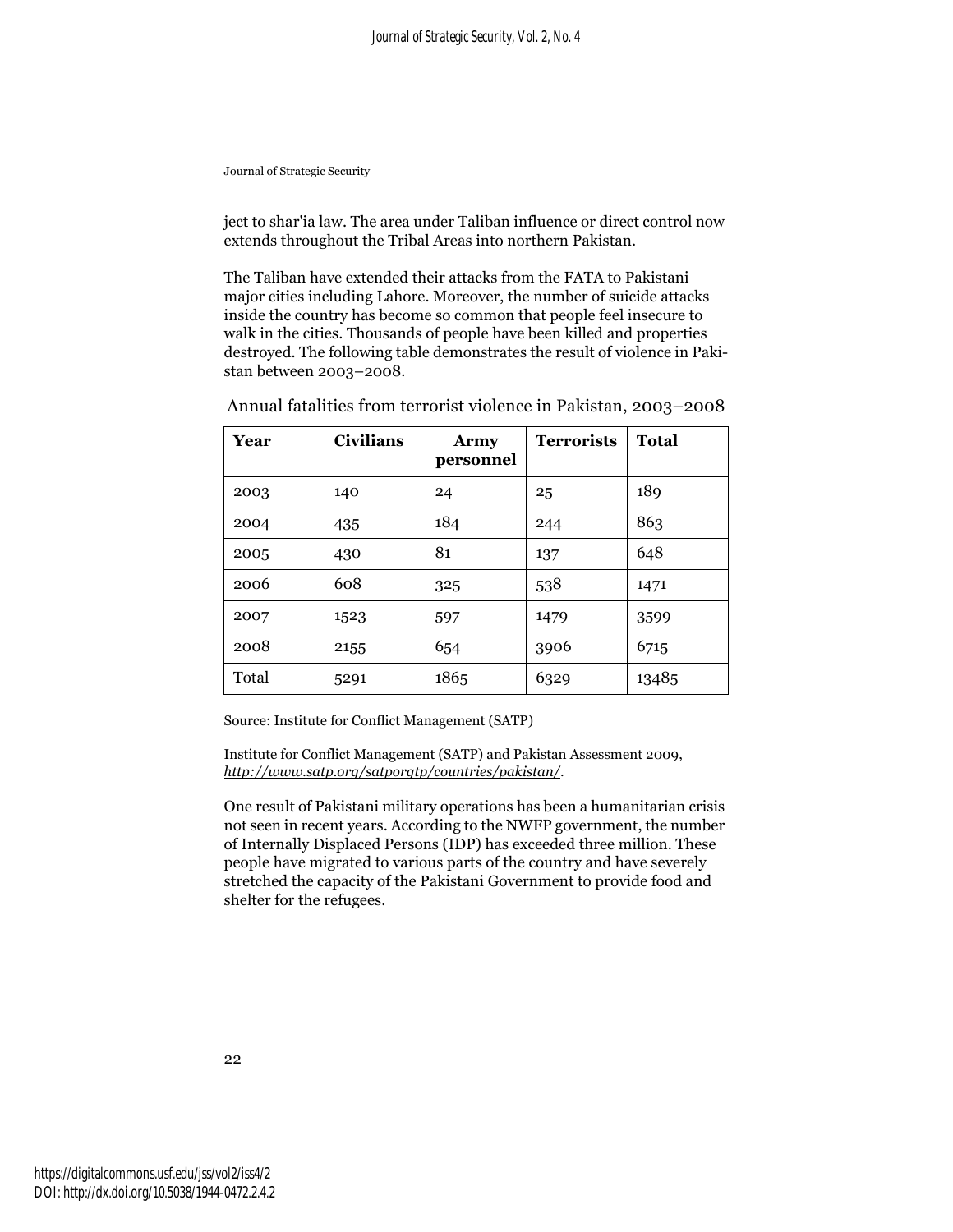## A Comprehensive Regional Strategy for Afghanistan

Recently, President Barack Obama announced that there would be a regional strategy directed at stemming the influence, reach, and lethality of al-Qaida and the Taliban in Afghanistan and Pakistan. His secretary of state, Hillary Clinton, appointed former U.S. ambassador Richard Holbrooke to serve as Special Representative to both countries. In addition there will be more diplomatic and civilian personnel assigned to Afghanistan to try to help rebuild the country's political and economic infrastructures. While these initiatives are sound efforts, neither diplomatic nor infrastructure improvements can be made without increased security in the countryside. However, new boots on the ground will not achieve the president's stated goal of destroying al-Qaida because (a) the administration maintains the policy of no hot pursuit into the Tribal Areas, and (b) an increase in troops will only serve to solidify government control in urban areas while the Taliban potentially retain control over the rural areas. Therefore, the administration should have a different goal than their predecessors: that of controlling territory.

All too often, U.S. troops clear an area of Taliban then leave, only to have the Taliban return and wreak vengeance on the village for cooperating with the enemy. Upon returning to a previously "liberated" village, U.S. commanders frequently find friendly but not necessarily cooperative inhabitants. The recently enacted "take and hold" policy of capturing and occupying local towns with friendly forces, however, may convince villagers and the village elders that the United States will protect them from the Taliban. This is likely the only policy that could succeed in Afghanistan as no counterinsurgency program can succeed without the support of the general population.

The Afghan Army is a well-respected institution amongst the population, but the police are among the most corrupt of public servants. Drug money influences their decisions and undermines any semblance of the rule of law. This is relatively understandable as the police are grossly underpaid, if at all, and their training is superficial at best. Nevertheless, the police and the army are those who are most acquainted with local problems and presumably know what is happening in their areas of operation. Therefore, it would appear necessary to initiate a concerted countrywide effort to upgrade the army's training in counterinsurgency techniques and tactics, and to train and outfit local police forces using a similar template applied by U.S. forces in Iraq. In addition to basic police investigation techniques, chief among the training topics should be classes in ethics and rule of law. These concepts have to become inculcated within law enforcement in order to gain some respect and trust from the local populations.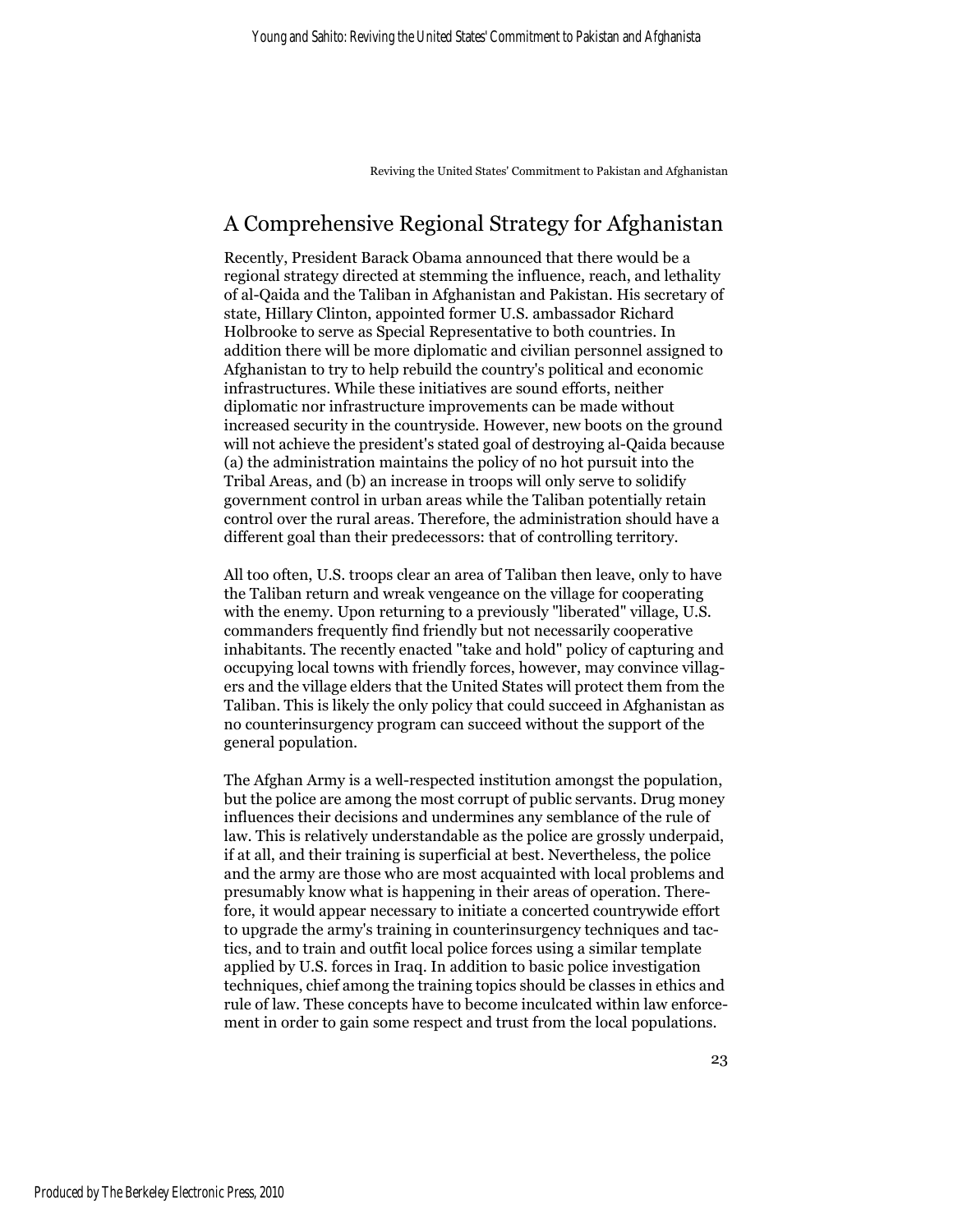At this time, there are few details about which additional U.S. civilians would be encouraged to go to Afghanistan, but personnel from the U.S. Agency for International Development (USAID) are ideal given their depth of expertise in all facets of development including economics, education, environment, and health issues. Therefore, increases in USAID's budget are essential in order to get the necessary expertise into the country. Once security improves via the aforementioned take-and-hold policy, international NGOs should be encouraged to return to these secure sites. The culmination of these synergistic factors would go a long way toward social, political, and economic reconstruction and development.

Beyond the efforts of USAID, additional capability is needed in the form of a reconstituted U.S. Information Agency (USIA), which was disestablished as a post-Cold War dividend. Dissolved in 1999, USIA was a part of public diplomacy that never received much attention in the United States, but was well known overseas. For over forty years, this government agency, known as the U.S. Information Service (USIS) overseas, was an oasis in foreign territory for persons wanting to read English language newspapers and magazines and take English language lessons. Although sometimes portrayed as a U.S. propaganda vehicle, in actuality, USIS served as an informal U.S. cultural center for persons not wanting to be identified as visiting the local U.S. embassy or consulate. If winning hearts and minds is an Obama administration goal, then the public diplomacy plan for Afghanistan should be a key component of the overall strategy regarding the country.

#### *Combating Illicit Drug Trafficking*

While extra boots on the ground and additional civilian personnel are key to stabilizing Afghanistan, what has not yet been discussed in any detail are plans for addressing poppy production and introducing the concept of replacement crops or other tactics intended to remove reliance on the production of illicit drugs. Any move to block opium income, however, will be viewed as widely unpopular. One only has to see the issue from an Afghan farmer's perspective to see why: opium production yields approximately US\$2,154 per acre, while irrigated wheat generates approximately US\$230 per acre, and dry wheat farming generates only about US\$113 per acre.<sup>11</sup> With this reality, one can only accomplish so much nation building with troops and soft power.

The underlying cause of the grief of Afghanistan, and indirectly Pakistan, is the thriving drug trade in these countries, and it will continue to mire Afghanistan in the third world unless it is addressed. Most important will be cutting off access to the money generated by the sale of opium and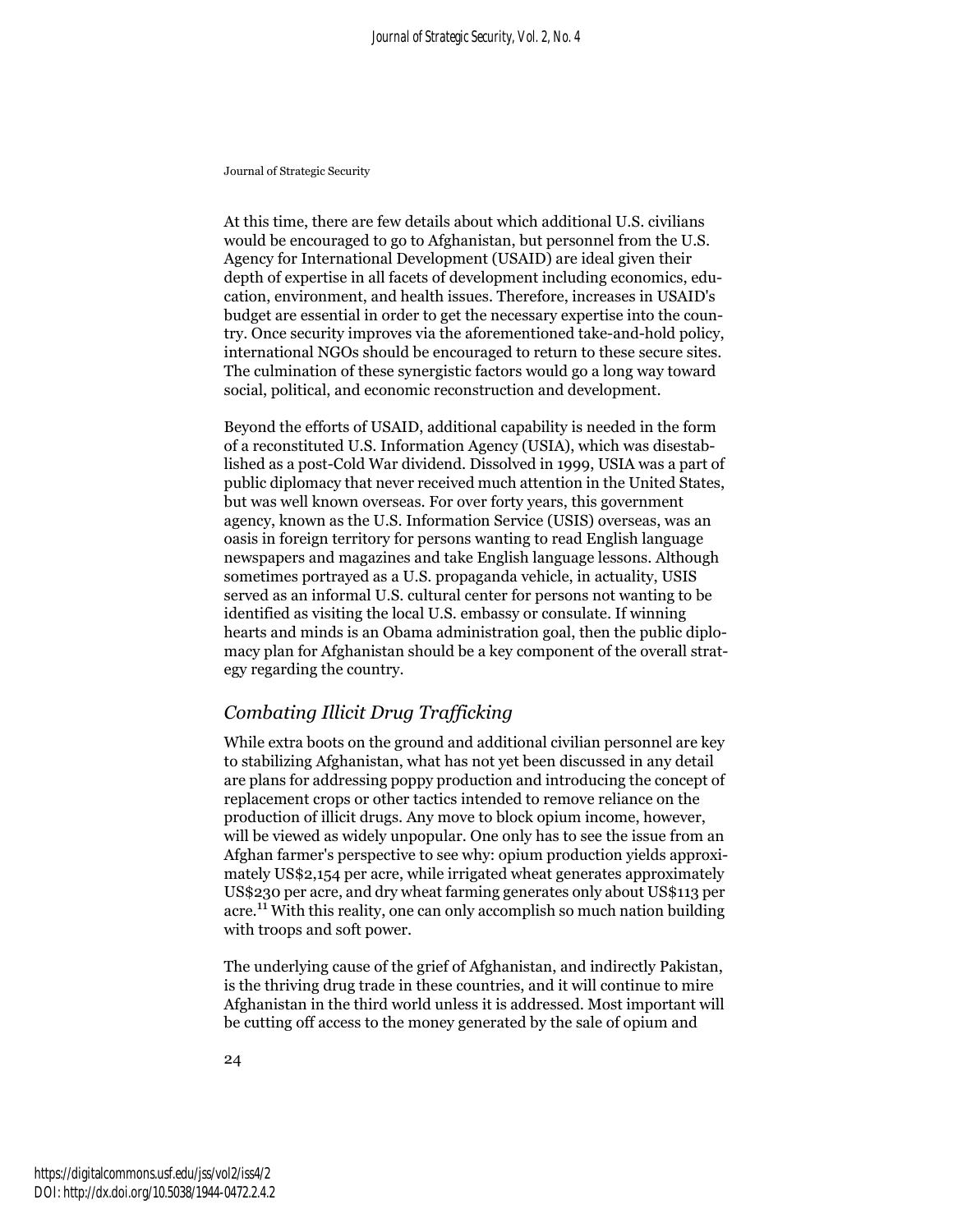heroin.12 This lesson was learned in the 1980s drug wars against the Cali Cartel in Colombia. Two items are necessary to have a successful insurgency: a modicum of popular support and financial resources. Therefore, in order to defeat an insurgency each of these factors must be successfully addressed. The combination of hard and soft power will increase security and popular support. A reduction in financial resources can only be achieved by going after the drug trade, an effort in which many lessons were learned under the auspices of the U.S. sponsored Andean Initiative and the efforts of current Colombian President Álvaro Uribe Vélez.

Like an insurgency, success against the drug trade requires a combination of hard and soft powers as well as the political will of the host government. Active pursuit of the Taliban will create some success against the heroin trade, but the Taliban are not the only ones involved in the drug trade. It may be easier initially to address the growers. One suggestion has been for pharmaceutical companies to purchase more legally grown raw opium.13 On the surface, this idea has merit as there would be market forces deciding the product's price. Addressing illicit poppy production, then, becomes the underlying solution to Afghanistan's problems. Take away the proceeds from the sale of heroin and the Taliban's fiscal resources eventually dry up or are seriously curtailed. It is doubtful that Pakistan or other countries could or would want to make up the funding differences for any sustained time period. Since the drug trade is also the source of Afghanistan's political corruption, take away the illicit profits and corruption declines to a rate normally associated with developing countries.

### U.S. Strategy in Pakistan

President Obama's strategy for Pakistan appears much less clear, but no less difficult. As the United States prepares to send more troops to Afghanistan, it also needs to address the stability of neighboring Pakistan. Unfortunately, there appears to be little change in the two-prong policy of the previous administration: more Unmanned Aerial Vehicle (UAV) Predator and Reaper drone attacks in the Tribal Areas and aid money for Pakistan, much of it directed to the military. Unfortunately, while appearing necessary to keep the pressure on al-Qaida and Pakistani Taliban elements in the Tribal Areas, the UAV attacks are becoming more known for indiscriminate civilian killings while achieving occasional success against high-value targets. Generally these attacks are considered negatively and not fruitful for the cause. In the absence of a persistent and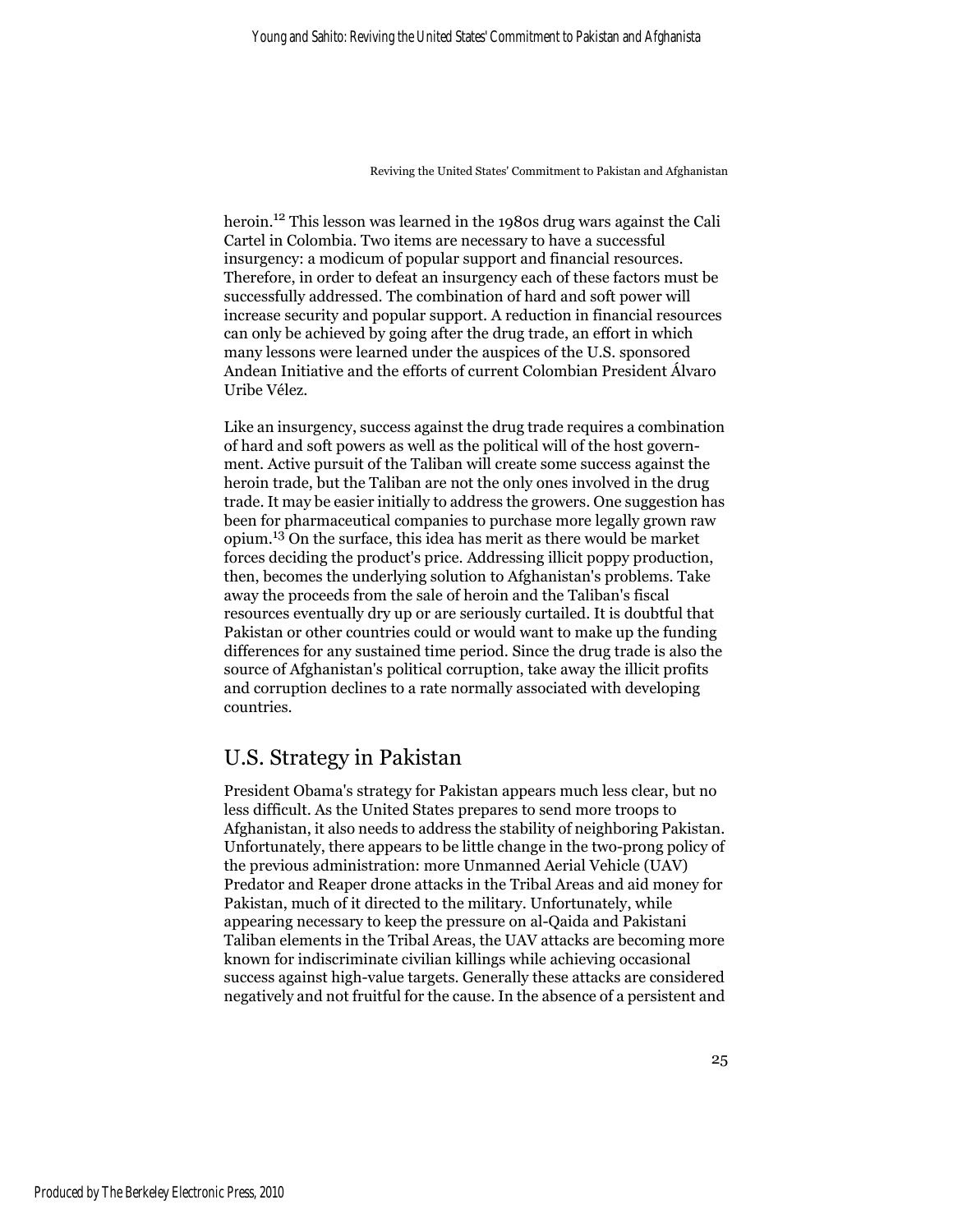effective Pakistani army presence, there appears to be no other military alternative in the short term. These attacks do nothing, though, for winning grass-roots local support.

Money for Pakistan has been squandered in the past and there is little reason to think that future financial outlays will not follow suit. Recent attacks in Lahore by elements of either *Lashkar-e-Tayyiba* (LeT)14 and/ or the Pakistani Taliban have highlighted the Pakistani Government's inability to deal with these homegrown terrorists.15 Moreover, these attacks indicate the increased confidence and ability to reach beyond the Tribal Areas and these groups' main bases of support. LeT, once highly supported by the ISI for the Kashmir insurgency, has now turned its attention to destabilizing Pakistan's central government and was linked to the November 2008 terror attacks in Mumbai. The Pakistani Taliban's goal is to turn the country into some semblance of Afghanistan. Any measure of success by either group or combination of these and other likeminded groups would lead to a significant destabilization of the Pakistani Government.

In order to comprehensively address these issues, a multifaceted approach to Pakistan's insurgency problems should be developed in concert with the Afghan program. Of course, there will be additional U.S. funding for training Pakistan's armed forces and hopefully police as well. But, the U.S. effort must be coordinated between and within each country, because neither country's insurgency or terrorist problem can be solved independently of the other. However, if any of these problems are to be solved, or at least contained, one must attack the source of the problem: radicalization and instability in Pakistan's Federally Administered Tribal Areas.

#### *Threat of Radicalization in the FATA*

Since their eviction from Afghanistan, the Taliban and al-Qaida have reconstituted themselves in what has become an insurgents' safe haven. The FATA were used consistently during the war between 1979 and 1989 with the Soviet Union for the same purpose, and their use is one of the reasons the mujahideen were able to keep fighting during that time period. Currently, the FATA are home to those most likely to attack the Pakistani state and its American allies. That the FATA harbor what the United States considers high-value targets is evident in the number of UAV attacks launched in the area.<sup>16</sup> Terrorist training camps once found in Afghanistan are now active there, and successful attacks on U.S. convoys bearing supplies for the war in Afghanistan originate from the FATA.<sup>17</sup>

26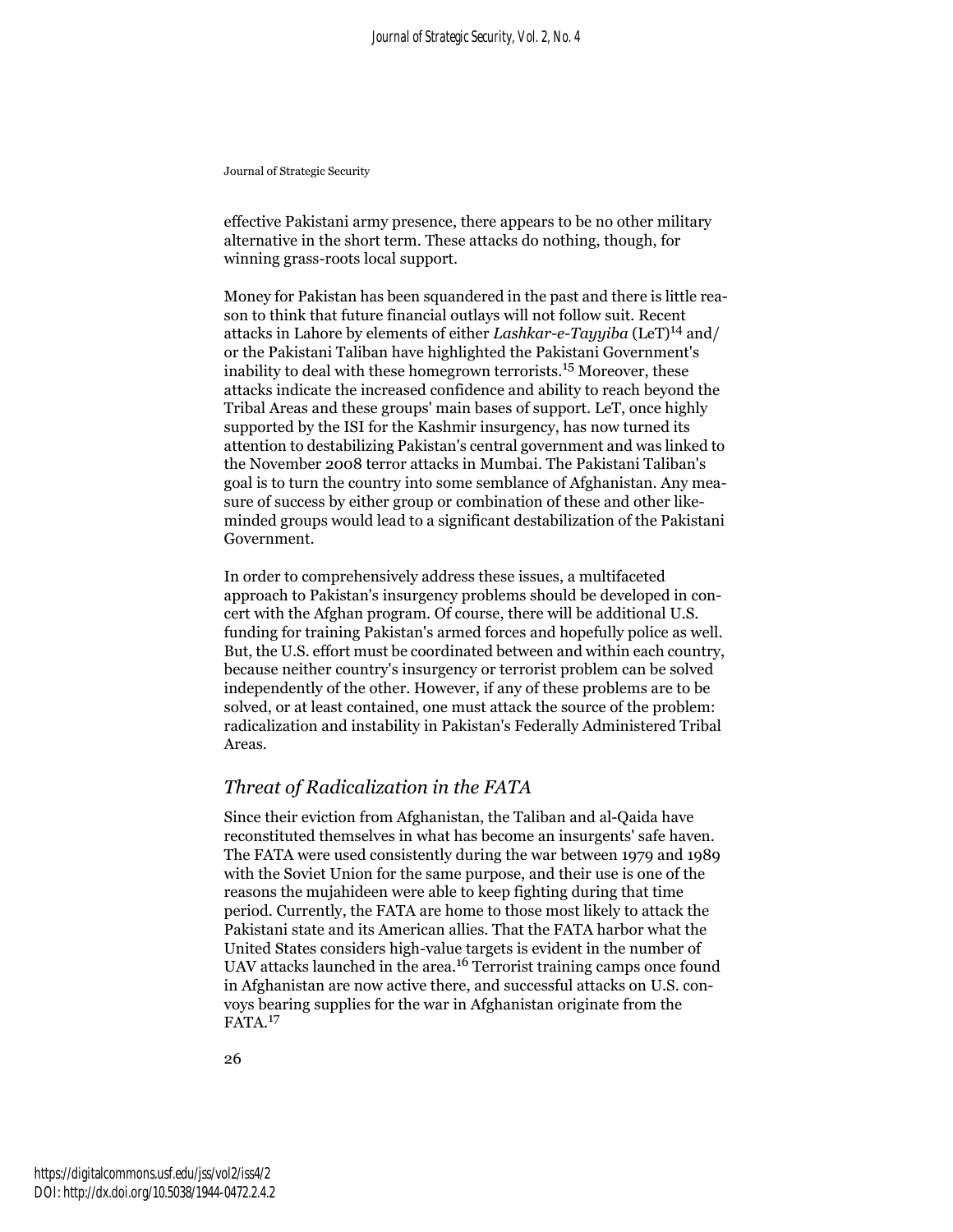The Pakistani Taliban was organized in South Waziristan and its influence has extended northward to Bajaur Agency and into the Swat District, threatening Pakistan proper, with Islamabad, the nation's political capital, only one hundred miles from Swat. The Tribal Areas are also home to many heroin processing laboratories. Logic therefore dictates that to be successful in either Afghanistan or Pakistan, what must be addressed are the issues that make the people of the Tribal Areas susceptible to Taliban recruitment and the cultural traditions that offer safe harbor to the Taliban and foreign fighters, such as Pashtunwali. The goal is to develop an approach or policy that offers an alternative to the Taliban in Pakistan's FATA.

Although a very difficult task, there are several initiatives that can be implemented while being sensitive to the cultural realities of the Tribal Areas. To date, Pakistan's policy toward the Tribal Areas has been to either militarily root out foreign fighters and Islamic extremists or appease extremists bent on establishing the Taliban creed in Pakistan. What has not yet been attempted is a sustained effort at economic development within the Tribal Areas. For economic development to have a chance to succeed, however, basic infrastructure development in the form of roads and bridges and the creation of additional border crossings between Afghanistan and Pakistan must be constructed. The long-term goal should be to establish the Tribal Areas as a free trade zone, drawing foreign direct investment from Arab, Western, and Asian sources. Currently, hard-top roads in the Tribal Areas are poorly maintained and most are dirt track. This hampers incidental travel and commerce within the Tribal Areas and creates a more insular society. Moreover, a more efficient transportation system can only help farmers and tradesmen get goods and services to market in a timelier manner that reduces loss of fresh produce and increases quantity of scale for other goods.

Requisite in any comprehensive regional strategy for Afghanistan and Pakistan is creating additional controlled border crossings within the Tribal Areas. Presently Pakistan and Afghanistan share a one-thousandsix-hundred-mile border, but maintain only two official border crossings. In Pakistan there is one border crossing northwest of Peshawar at Torkum and another at Chaman, located northwest of Quetta in southwest Pakistan. Spin Boldak is Chaman's corresponding Afghan border town while there is no official Afghan town opposite Torkum (in comparison, the border between the United States and Mexico is slightly greater than one thousand nine hundred miles and runs through four U.S. states and six Mexican states; in Texas alone there are twenty-six official border crossings). The road to Torkum is via the tortuous and infamous Khyber Pass, which has been subject to many recent attacks on NATO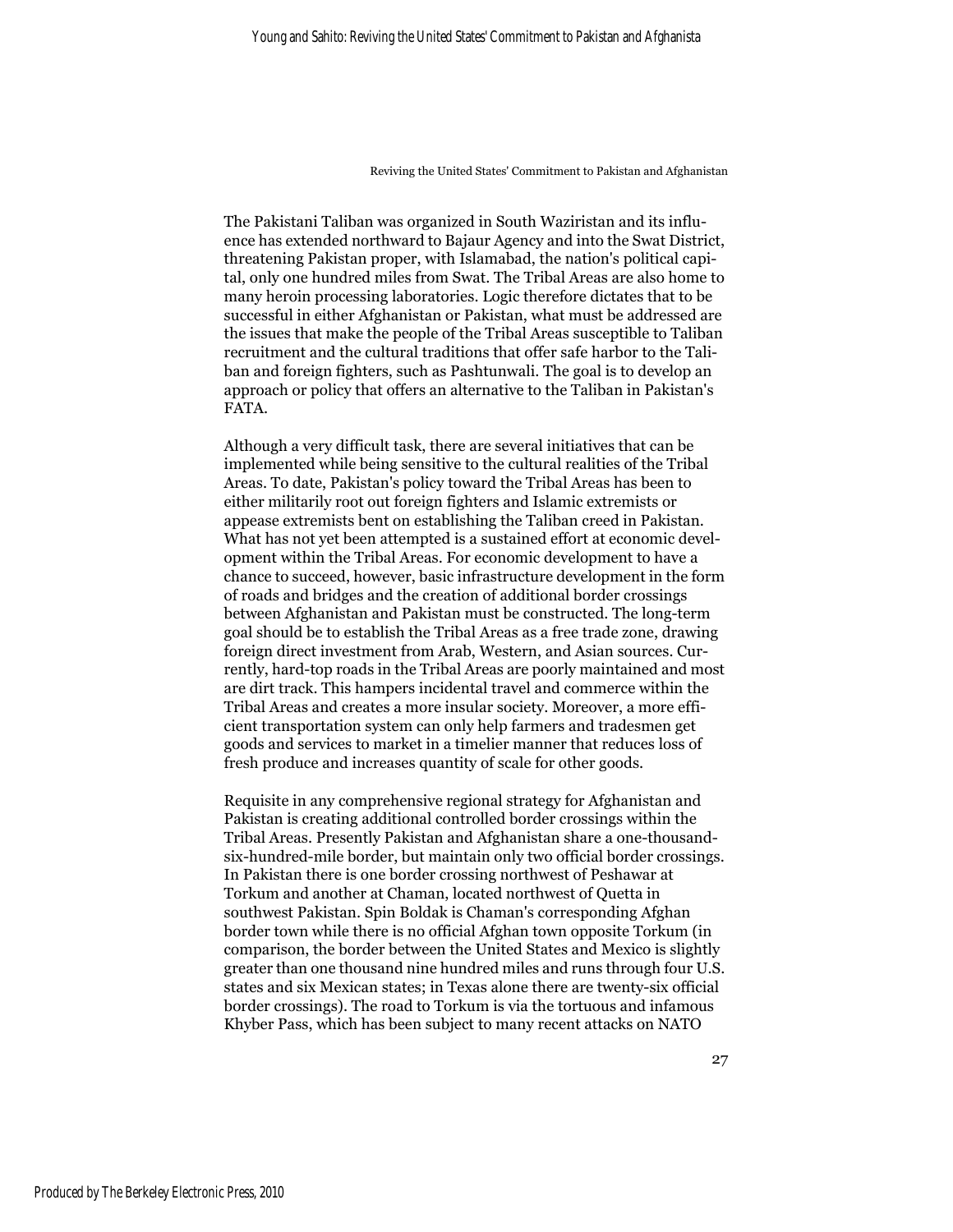convoys by militants and Pakistani bandits.18 Having only two official border crossings presents challenges to govern or secure legal commerce and prevent widespread banditry.

The addition of controlled border crossings would result in an immediate increase in commerce between Afghanistan and Pakistan. Additional border crossings also have the advantage of creating additional tax revenues from customs fees and tariffs. There should also be greater cross-border cooperation between the two countries since the majority Pashtun ethnic group transcends both sides of the border. Extended families on both sides of the border may also welcome the additional convenience of ease of passage between the two countries. Choosing locations of additional international border crossings would not be difficult. One immediate candidate is the Afghan town of Khost. The nearest Pakistan Tribal Area town is Miram Shah and there are numerous informal trails leading to the border on both sides used by militants to fire on U.S. and allied troops stationed in Khost. Creating additional international border crossings is a concrete confidence-building measure that would link these two neighbors and provide needed security and stability without undue fear of attacks from militants.

### Conclusion

There are many sources of conflict and internal pressures facing Afghanistan and Pakistan; the Obama administration is right to consider a regional approach to formulating U.S. policy on these two strategic South Asian countries. Both countries are facing their own versions of homegrown insurgencies and both countries suffer from ineffective governments. Central to the violence impacting both countries are Pakistan's Federally Administered Tribal Areas, which also serve as a safe haven for the Taliban and terrorists waging war against the United States and its allies.

Possible common solutions applicable to both countries include the additional build up of exogenous armed forces and the provision of qualified training for local police. Moreover, soft-power activities such as increased diplomacy in both countries and convincing regional powers such as Iran and Russia that a stable Afghanistan is in their best interest could be an effective approach, especially when used synergetically with other military force. Additional USAID projects and a robust public diplomacy presence in certain areas also seem appropriate. In addition, Afghanistan faces a debilitating poppy production problem that also must be taken into account.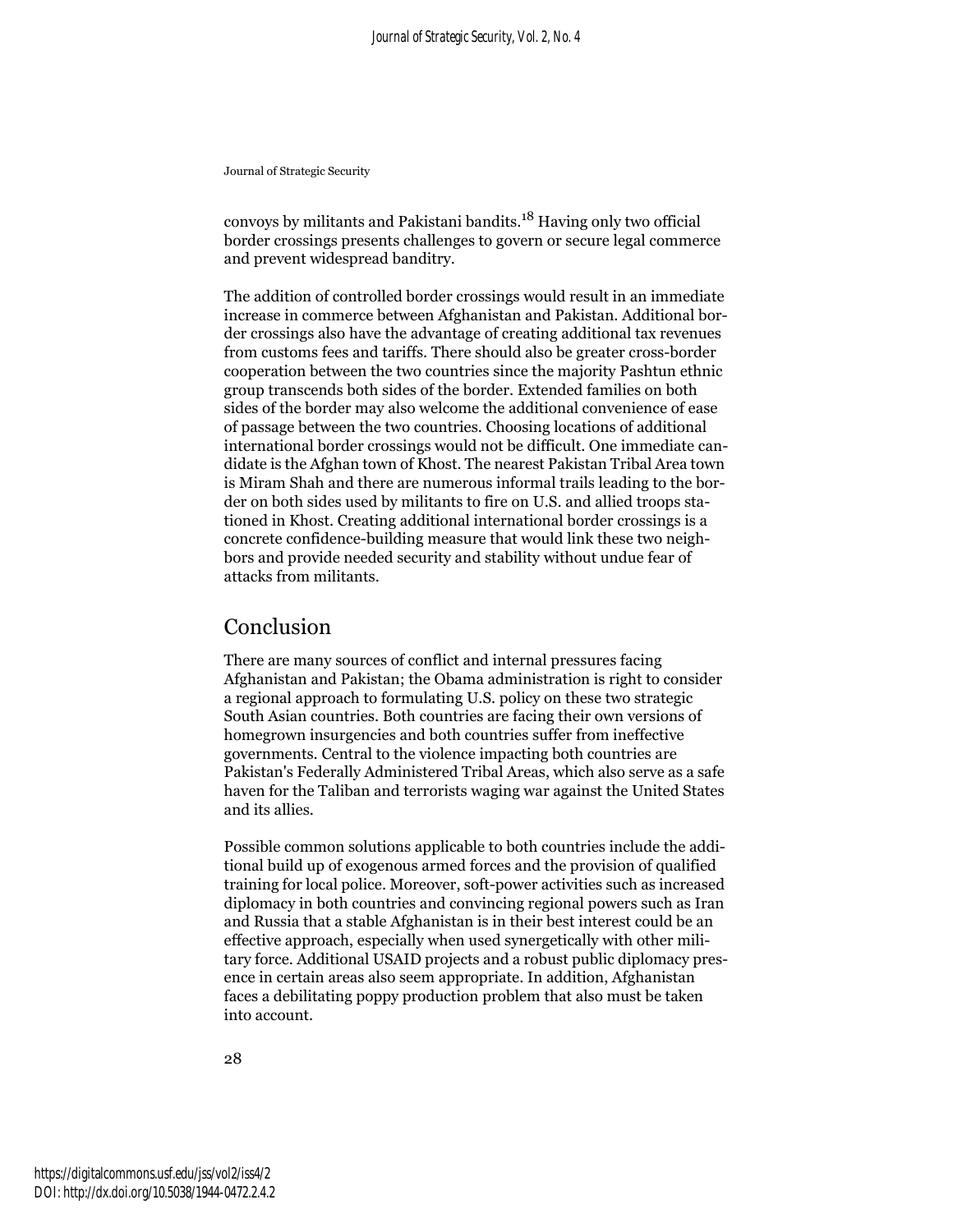In all respects, Pakistan's Tribal Areas are the source of many of the problems of both countries. It would seem appropriate that government stakeholders from both Pakistan and Afghanistan seek common ground to work against the insurgency by creating greater economic access to each country's goods and services by making the FATA a free trade zone, while simultaneously working to create binational institutions for management of their border problems.

## About the Authors

Dr. Steve Young is a retired Central Intelligence Agency senior operations officer who served in both Pakistan and Afghanistan. He currently teaches Terrorism and Homeland Security courses at Sam Houston State University, Huntsville, Texas, at both the undergraduate and graduate levels. Dr. Young may be reached for comment at: *say001@shsu.edu*.

Dr. Imdad Hussain Sahito received his Ph.D. in Criminology from Shah Abdul Latif University, Khairpur, Pakistan. He is currently Department Chairman of Pakistan Studies at Shah Abdul Latif University and recently completed Post Doctoral studies at Sam Houston State University, Huntsville, Texas.

### References

- 1 Julian E. Barnes, "U.S. to boost combat force in Afghanistan," September 2, 2009, available at: *http://tinyurl.com/yj7v3zl (latimes.com/news/nationworld/world/ afghanistan/la-fg-afghan-troops2-2009sep02,0,6170770.story)*.
- 2 Ivan Eland, "Will Transplanting the Strategy in Iraq to Afghanistan Save the Day?" *The Independent Institute*, October 20, 2008, available at: *http://www.independent.org/newsroom/article.asp?id=2350*. See also, Rory Stewart, "What Worked in Iraq Won't Help in Afghanistan," *The Times*, March 17, 2009, available at: *http://tinyurl.com/cphgt7 (www.timesonline.co.uk/tol/ comment/columnists/guest\_contributors/article5920064.ece)*.
- 3 Ahmed Rashid, *Descent into Chaos; The United States and the Failure of Nation Building in Pakistan, Afghanistan and Central Asia* (New York: Penguin Group, 2008), 98–99.
- 4 Omid Marzban, "Taliban Shift Tactics in Afghanistan," *The Jamestown Foundation*, Terrorism Focus 3, no. 15, April 18, 2006, available at: *http://tinyurl.com/ykzwbpp (www.jamestown.org/single/ ?no\_cache=1&tx\_ttnews%5Btt\_news%5D=735)*.
- 5 Interpol Drugs Sub-Directorate: *Heroin*, August 2007, available at: *http://www.interpol.int/Public/Drugs/heroin/default.asp*